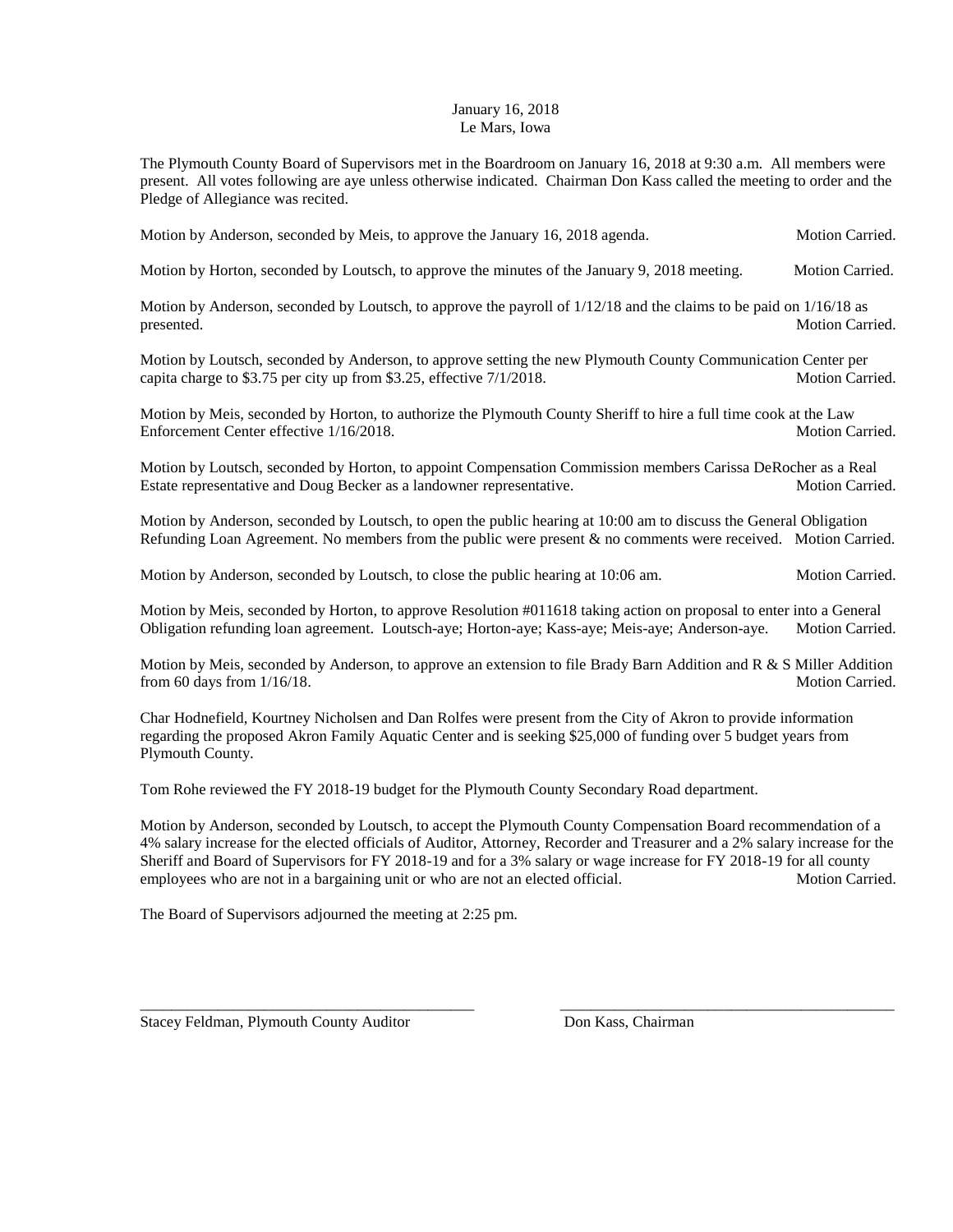| A & M Laundry                 | floor mat               | 29.00    |
|-------------------------------|-------------------------|----------|
| Advanced Systems              | copies                  | 18.07    |
| John Ahlers                   | Zoning meetings         | 40.70    |
| Noel Ahmann                   | mileage                 | 47.21    |
| City of Akron                 | SUNDRY                  | 107.53   |
| Dan Albert                    | Board of Adj. meetings  | 134.94   |
| Nancy Anderson                | Board of Adj. meetings  | 167.04   |
| Peg Becker                    | Zoning Meetings         | 85.64    |
| Shirley Benson                | Board of Adj. meetings  | 96.36    |
| Lonnie Bohlke                 | cell phone allowance    | 60.00    |
| Bomgaars                      | supplies                | 322.60   |
| Boone County Sheriff          | service                 | 30.00    |
| Branum Oil Co                 | diesel fuel             | 290.17   |
| Carroll Construction Supply   | PARTS                   | 28.51    |
| Casey's General Store         | fuel                    | 3955.56  |
| CCDA                          | annual membership dues  | 40.00    |
| Century Business Products     | MACHINES & FIXTURES     | 266.15   |
| Century Link                  | long distance           | 31.00    |
| Cornhusker International      | PARTS                   | 987.87   |
| Crittenton Center             | Juvenile shelter care   | 2111.30  |
| Culligan Water                | $r/\circ$ rent          | 319.95   |
| CWD                           | kitchen supplies        | 2686.98  |
| The Dailey Stop               | fuel                    | 210.40   |
| Dakota Automotive             | repairs                 | 300.00   |
| Dean Foods                    | kitchen supplies        | 160.78   |
| James Dennison                | Board of Adj. meetings  | 250.50   |
| Denise Derby                  | transcript              | 8.00     |
| Victoria DeVos                | misc. reimbursements    | 114.20   |
| District III Recorder's Assoc | dues                    | 50.00    |
| Dixon Construction            | construction project    | 14920.96 |
| Diana Dowhower                | supplies                | 11.06    |
| Drivers License Guide         | '18 ID checking guide   | 29.95    |
| Eakes Inc                     | supplies                | 876.64   |
| Equipment Blades              | <b>BLADES</b>           | 1040.00  |
| Fareway                       | kitchen supplies        | 14.85    |
| Farmers Coop-Craig            | fuel                    | 531.55   |
| Fastenal                      | supplies                | 155.04   |
| First Coop Assoc              | fuel                    | 69.73    |
| Floyd Valley Hospital Comm.   | 3rd qtr allocation      | 33992.90 |
| FP Mailing Solutions          | postage meter           | 456.00   |
| Frericks Repair               | fuel                    | 3613.54  |
| Frontier                      | phone                   | 897.47   |
| GCR.                          | TIRES & TUBES           | 4259.76  |
| Jolynn Goodchild              | office supplies         | 98.92    |
| Govconnection                 | repairs, battery, parts | 448.07   |
| Greenway Lawn Care            | 2018 lawn contract      | 1827.03  |
| Hardware Hank                 | supplies                | 51.46    |
| Michael Harpenau              | TILE & INTAKES-REIMB.   | 3280.00  |
| Rich Harpenau                 | Zoning meetings         | 59.96    |
| Jamie Hauser                  |                         | 239.51   |
| Pat Heissel                   | mileage                 |          |
|                               | battery                 | 156.99   |
| Jim Henrich                   | Zoning meetings         | 77.08    |
| City of Hinton                | SUNDRY                  | 179.30   |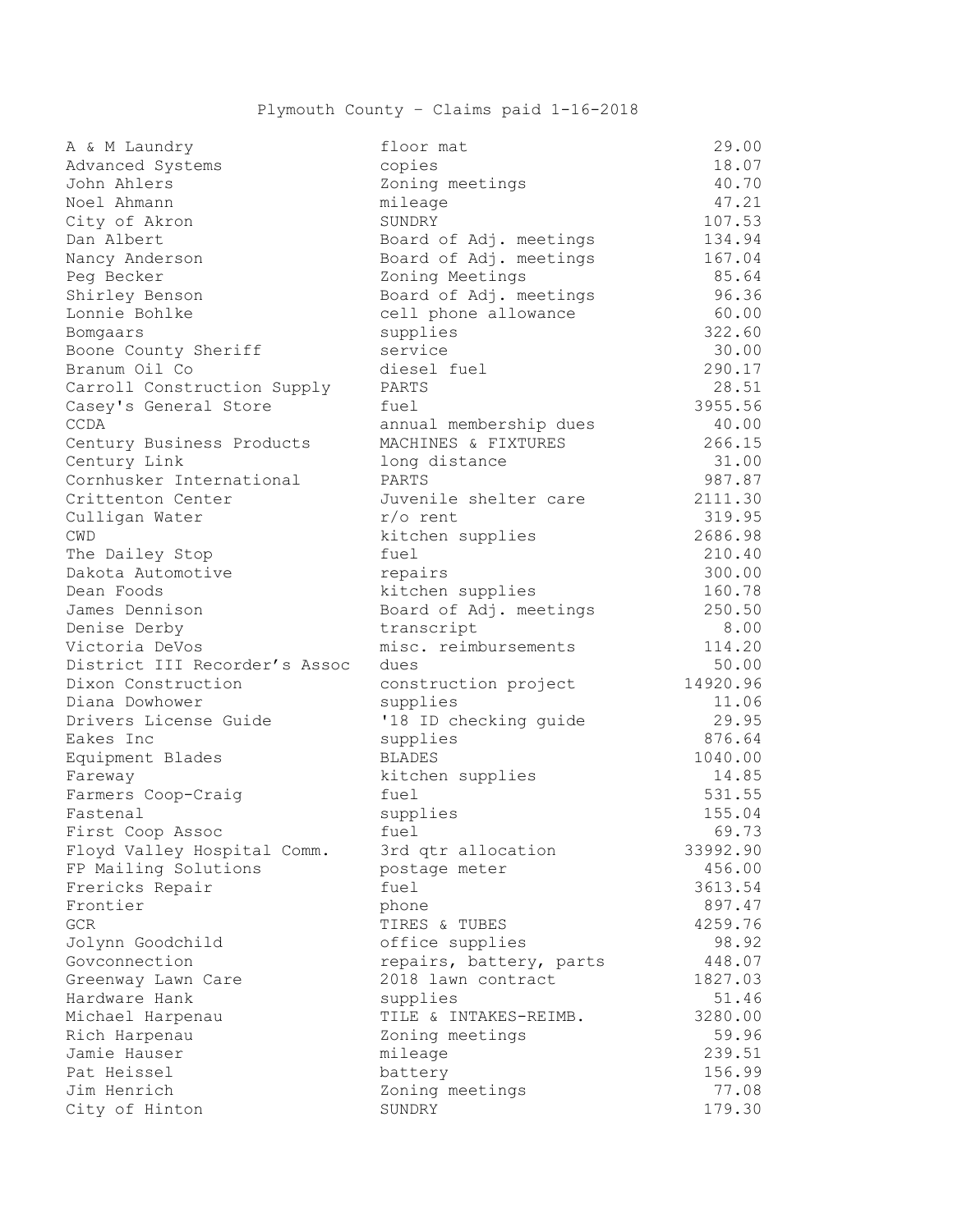| Jill Holzman                     | fuel reimbursement            | 26.00    |
|----------------------------------|-------------------------------|----------|
| Hoogeveen Enterprises            | wash card-Sheriff             | 50.00    |
| H.T.C. Incorporated              | PARTS                         | 773.34   |
| Hundertmark                      | OUTSIDE SERVICE               | 606.17   |
| HyVee                            | meeting expense               | 152.33   |
| IMWCA                            | work comp premium             | 10478.00 |
| Interstate Battery System        | <b>BATTERIES</b>              | 131.95   |
| Iowa Concrete & Paving           | Thomas Rohe                   | 780.00   |
| Iowa DNR                         | well permit & erosion control | 725.00   |
| <b>IOWA EMERGENCY MANAGEMENT</b> | '18 dues                      | 125.00   |
| Iowa Workforce Development       | elevator permit               | 690.00   |
| <b>ISAC</b>                      | conference registrations      | 190.00   |
| Jack's Uniforms                  | uniform                       | 49.95    |
| J.B. Propane                     | fuel                          | 431.70   |
| Jensen Motors                    | service pickup                | 464.20   |
| Jerico Services                  | MATERIALS                     | 17678.75 |
| Jami L. Johnson                  | deposition                    | 78.75    |
| Jim Jones                        | postage/vet books             | 108.42   |
| J-W Tank Line                    | fuel                          | 1047.93  |
| Kimball-Midwest Co.              | PARTS                         | 1153.91  |
| City of Kingsley                 | SUNDRY                        | 27.50    |
| Ralph Klemme                     | Zoning meetings               | 32.14    |
| Tim Kockler                      | expert witness fee            | 15966.24 |
| William Koopman                  | Zoning meetings               | 38.56    |
| Trish Kunkel                     | cleaning services             | 1680.00  |
| City of Le Mars                  | autopsy transport             | 641.63   |
| Le Mars Agri Center              | softener salt                 | 259.70   |
| LeMars Chamber of Commerce       | annual membership             | 90.00    |
| LeMars Daily Sentinel            | publications                  | 793.51   |
| LeMars Postmaster                | stamps                        | 606.00   |
| Matheson-Linweld                 | WELDING SUPPLIES              | 26.36    |
| Mail Services                    | mv renewal notices            | 807.93   |
| Mangold Env. Testing             | PAINTING                      | 72.00    |
| Don Mathews                      | Board of Adj meetings         | 219.45   |
| MD Products                      | PARTS                         | 563.66   |
| Menards                          | supplies                      | 243.61   |
| Microfilm Imaging Systems        | service agreement             | 288.00   |
| Microframe Corporation           | DL tickets                    | 31.47    |
| MidAmerican Energy               | utilities                     | 7862.90  |
| Midwest Wheel                    | PARTS                         | 92.45    |
| Mike's Inc                       | fuel                          | 2794.76  |
| MJM Designs                      | uniform                       | 96.50    |
| MOCIC                            | membership fee                | 150.00   |
| Mr Muffler                       | service                       | 50.86    |
| Jay Murray                       | attorney fees                 | 455.17   |
| Sharon Nieman                    | mileage                       | 148.89   |
| Northern Lights Foodservice      | kitchen supplies              | 715.12   |
| O.C. Sanitation                  | garbage pickup                | 85.00    |
| Amy Oetken                       | mileage                       | 45.35    |
| Office Systems                   | maint contract for copier     | 223.52   |
| Shawn Olson                      | supplies                      | 261.14   |
| One Office Solutions             | office supplies               | 386.42   |
| Overhead Door                    | <b>BUILDINGS</b>              | 127.00   |
| City of Oyens                    | SUNDRY                        | 42.00    |
| Kerri Petersen                   | notary renewal                | 30.00    |